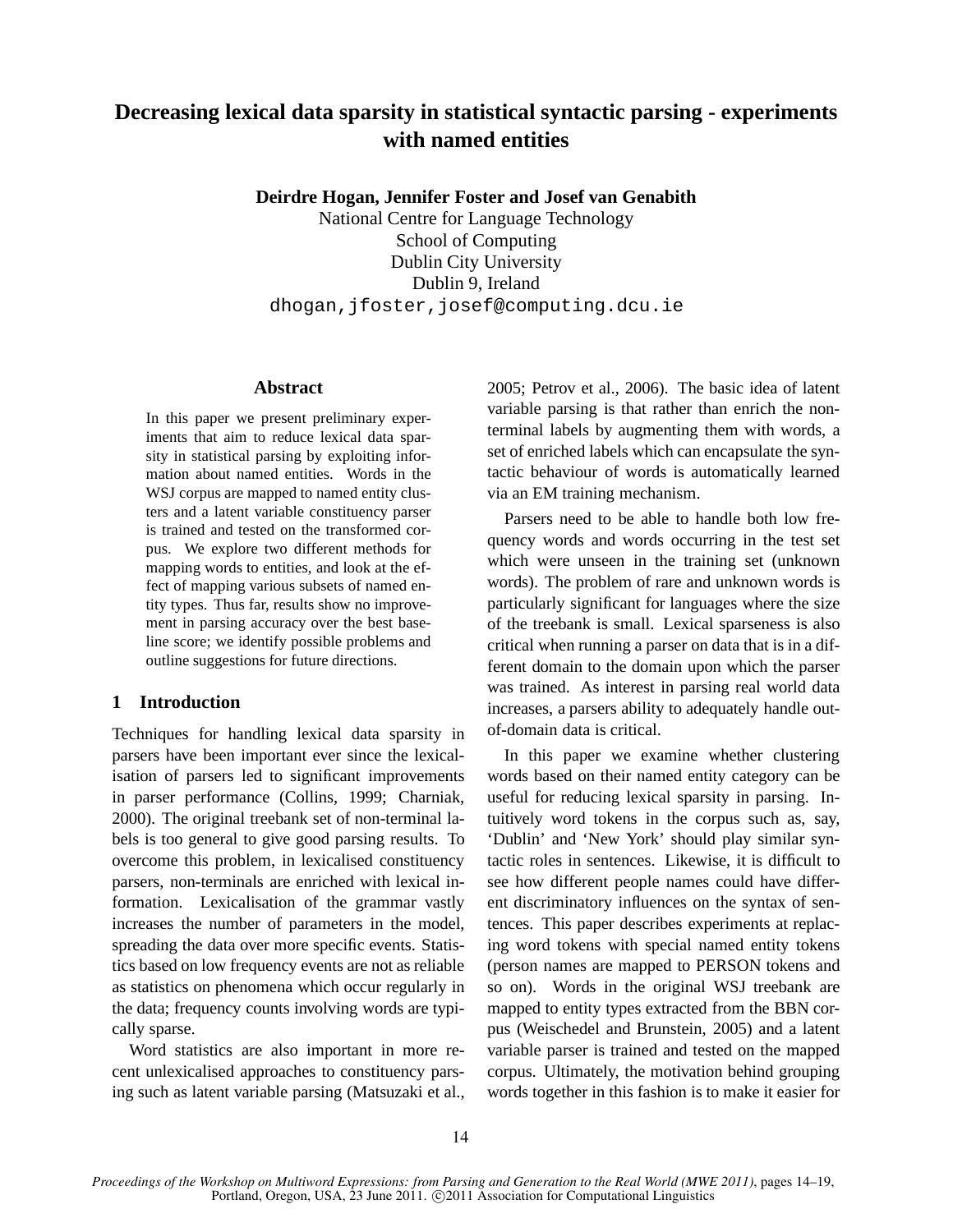the parser to recognise regularities in the data. $<sup>1</sup>$ </sup>

The structure of paper is as follows: A brief summary of related work is given in Section 2. This includes an outline of a common treatment of low frequency and rare words in constituency parsing, involving a mapping process that is similar to the named entity mappings. Section 3 presents the experiments carried out, starting with a short introduction of the named entity resource used in our experiments and a description of the types of basic entity mappings we examine. In  $\S 3.1$  and  $\S 3.2$  we describe the two different types of mapping technique. Results are presented in Section 4, followed by a brief discussion in Section 5 indicating possible problems and avenues worth pursuing. Finally, we conclude.

# **2 Related Work**

Much previous work on parsing and multiword units (MWUs) adopts the words-with-spaces approach which treats MWUs as one token (by concatenating the words together) (Nivre and Nilsson, 2004; Cafferkey et al., 2007; Korkontzelos and Manandhar, 2010). Alternative approaches are that of Finkel and Manning (2009) on joint parsing and named entity recognition and the work of (Wehrli et al., 2010) which uses collocation information to rank competing hypotheses in a symbolic parser. Also related is work on MWUs and grammar engineering, such as (Zhang et al., 2006; Villavicencio et al., 2007) where automatically detected MWUs are added to the lexicon of a HPSG grammar to improve coverage.

Our work is most similar to the words-withspaces approach. Our many-to-one experiments (see §3.1) in particular are similar to previous work on parsing words-with-spaces, except that we map words to entity types rather than concatenated words. Results are difficult to compare however, due to different parsing methodologies, different types of MWUs, as well as different evaluation methods.

Other relevant work is the integration of named

entity types in a surface realisation task by Rajkumar et al. (2009) and the French parsing experiments of (Candito and Crabbé, 2009; Candito and Seddah, 2010) which involve mapping words to clusters based on morphology as well as clusters automatically induced via unsupervised learning on a large corpus.

#### **2.1 Parsing unknown words**

Most state-of-the-art constituency parsers (e.g. (Petrov et al., 2006; Klein and Manning, 2003)) take a similar approach to rare and unknown words. At the beginning of the training process very low frequency words in the training set are mapped to special UNKNOWN tokens. In this way, some probability mass is reserved for occurrences of UN-KNOWN tokens and the lexicon contains productions for such tokens  $(X \rightarrow \text{UNKNOWLEDN})$ , with associated probabilities. When faced with a word in the test set that the parser has not seen in its training set - the unknown word is mapped to the special UNKNOWN token.

In syntactic parsing, rather than map all low frequency words to one generic UNKNOWN type, it is useful to have several different clusters of unknown words, grouped according to morphological and other 'surfacey' clues in the original word. For example, certain suffixes in English are strong predictors for the part-of-speech tag of the word (e.g. 'ly') and so all low frequency words ending in 'ly' are mapped to 'UNKNOWN-ly'. As well as suffix information, UNKNOWN words are commonly grouped based on information on capitalisation and hyphenation. Similar techniques for handling unknown words have been used for POS tagging (e.g. (Weischedel et al., 1993; Tseng et al., 2005)) and are used in the Charniak (Charniak, 2000), Berkeley (Petrov et al., 2006) and Stanford (Klein and Manning, 2003) parsers, as well as in the parser used for the experiments in this paper, an in-house implementation of the Berkeley parser.

## **3 Experiments**

The BBN Entity Type Corpus (Weischedel and Brunstein, 2005) consists of sentences from the Penn WSJ corpus, manually annotated with named entities. The Entity Type corpus includes annota-

<sup>&</sup>lt;sup>1</sup>It is true that latent variable parsers automatically induce categories for similar words, and thus might be expected to induce a category for say names of people if examples of such words occurred in similar syntactic patterns in the data. Nonetheless, the problem of data sparsity remains - it is difficult even for latent variable parsers to learn accurate patterns based on words which only occur say once in the training set.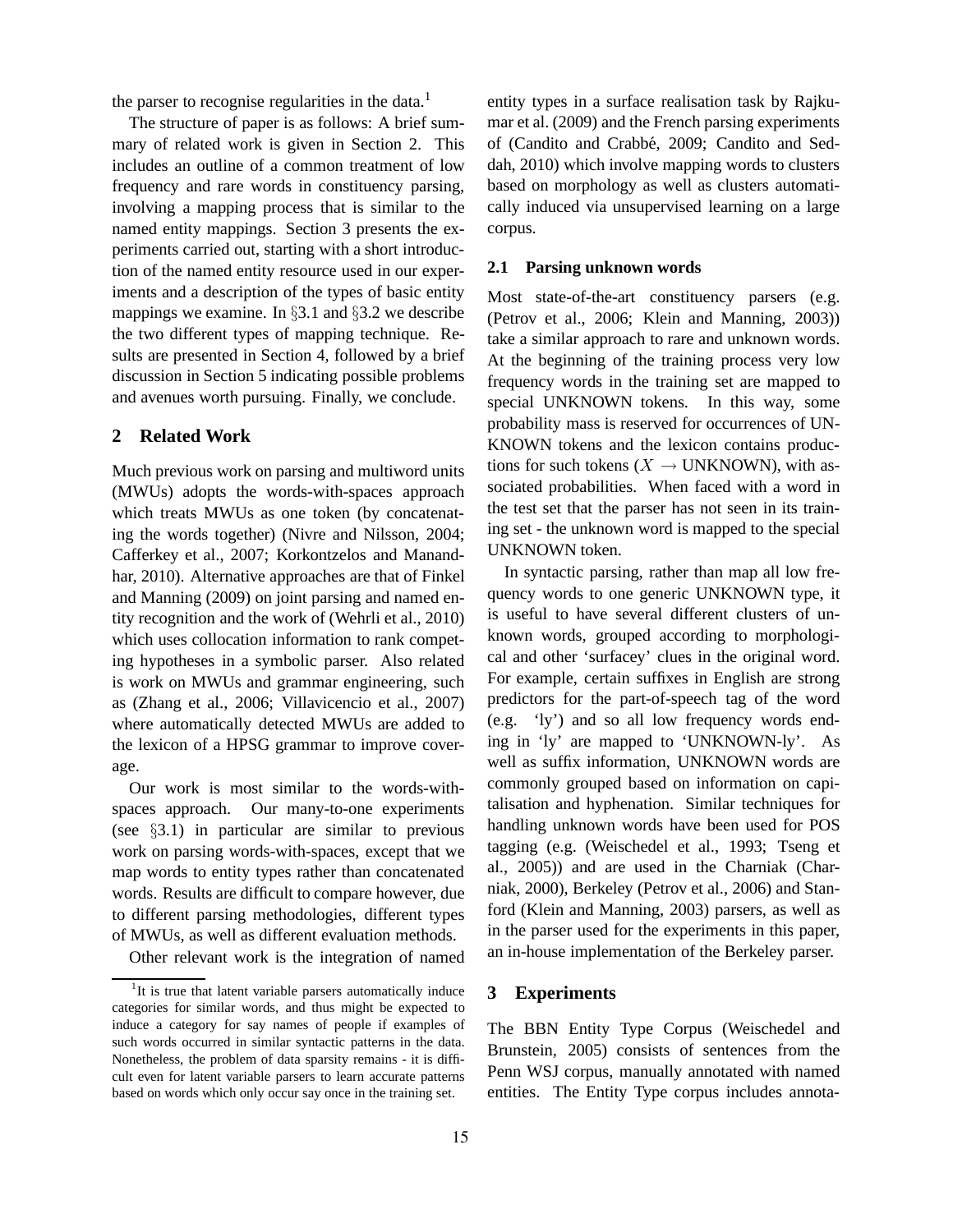| type                | count | examples                              |  |
|---------------------|-------|---------------------------------------|--|
| <b>PERSON</b>       | 11254 | Kim Cattrall                          |  |
| PER DESC            | 21451 | president, chief executive officer,   |  |
| FAC.                | 383   | office, Rockefeller Center            |  |
| FAC_DESC            | 2193  | chateau ,stadiums, golf course        |  |
| <b>ORGANIZATION</b> | 24239 | Securities and Exchange Commission    |  |
| ORG_DESC            | 15765 | auto maker, college                   |  |
| <b>GPE</b>          | 10323 | Los Angeles, South Africa             |  |
| <b>GPE_DESC</b>     | 1479  | center, nation, country               |  |
| <b>LOCATION</b>     | 907   | North America, Europe, Hudson River   |  |
| <b>NORP</b>         | 3269  | <b>Far Eastern</b>                    |  |
| <b>PRODUCT</b>      | 667   | Maxima, 300ZX                         |  |
| PRODUCT_DESC        | 1156  | cars                                  |  |
| <b>EVENT</b>        | 296   | Vietnam war, HUGO, World War II       |  |
| WORK OF ART         | 561   | Revitalized Classics Take             |  |
| LAW                 | 300   | Catastrophic Care Act, Bill of Rights |  |
| LANGUAGE            | 62.   | Latin                                 |  |
| CONTACT_INFO        | 30    | 555 W. 57th St.                       |  |
| PLANT               | 172   | crops, tree                           |  |
| ANIMAL              | 355   | hawks                                 |  |
| <b>SUBSTANCE</b>    | 2205  | gold, drugs, oil                      |  |
| <b>DISEASE</b>      | 254   | schizophrenia, alcoholism             |  |
| <b>GAME</b>         | 74    | football senior tennis and golf tours |  |

Table 1: Name expression entity types (sections 02-21)

tion for three classes of named entity: name expressions, time expressions and numeric expressions (in this paper we focus on name expressions). These are further broken down into types. Table 1 displays name expression entity types, their frequency in the training set (sections 02-21), as well as some illustrative examples from the training set data.

We carried out experiments with different subsets of entity types. In one set of experiments, all name expression entities were mapped, with no restriction on the types (ALL NAMED). We also carried out experiments on a reduced set of named entities - where only entities marked as *PERSON*, *ORGA-NIZATION*, or *GPE* and *LOCATION* were mapped  $(REDUCED)$ . Finally, we ran experiments where only one type of named entity was mapped at a time. In all cases the words in the named entities were replaced by their entity type.

## **3.1 Many-to-one Mapping**

In the many-to-one mapping all words in a named entity were replaced with one named entity type token. This approach is distinct from the wordswith-spaces approach previously pursued in parsing where, for example, 'New York' would be replaced with 'New York'. Instead, in our experiments 'New York' is replaced with 'GPE' (geo-political entity). In both approaches, the parser is forced to respect

| unk map | NE map                   | #unks        | f-score | <b>POS</b> |
|---------|--------------------------|--------------|---------|------------|
| generic | none (baseline 1)        | 2966 (4.08%) | 88.69   | 95.57      |
|         | $ALL-NAMED$              | 1908 (2.73%) | 89.21   | 95.49      |
|         | <b>REDUCED</b>           | 2122 (3.02%) | 89.43   | 96.08      |
|         | Person                   | 2671 (3.68%) | 88.98   | 95.55      |
|         | Organisation             | 2521 (3.55%) | 89.38   | 95.92      |
|         | <i>Location</i>          | 2945 (4.05%) | 89.00   | 95.62      |
|         | none (baseline 2)        | 2966(4.08%)  | 89.72   | 96.51      |
| sigs    | $ALL$ <sub>-</sub> NAMED | 1908 (2.73%) | 89.67   | 95.99      |
|         | <b>REDUCED</b>           | 2122 (3.02%) | 89.53   | 96.65      |
|         | Person                   | 2671 (3.68%) | 89.32   | 96.47      |
|         | Organisation             | 2521 (3.55%) | 89.53   | 96.64      |
|         | Location                 | 2945 (4.05%) | 89.20   | 96.52      |

Table 2: Many-to-One Parsing Results.

the multiword unit boundary (and analyses which contain constituents that cross the MWU boundary will not be considered by the parser). Intuitively, this should help parser accuracy and speed. The advantage of mapping the word tokens to their entity type rather than to a words-with-spaces token is that in addition we will be reducing data sparsity.

One issue with the many-to-one mapping is that in evaluation exact comparison with a baseline result is difficult because the tokenisation of test and gold sets is different. When named entities span more than one word, we are reducing the number of words in the sentences. As parsers tend to do better on short sentences than on long sentences, this could make parsing somewhat easier. However, we found that the average number of words in a sentence before and after this mapping does not change by much. The average number of words in the development set is 23.9. When we map words to named entity tokens  $(ALL\_NAMED)$ , the average drops by just one word to 22.9.<sup>2</sup>

## **3.2 One-to-one Mapping**

In the one-to-one experiments we replaced each word in named entity with a named entity type token (e.g. Ada Lovelace  $\rightarrow$  pperson pperson).<sup>3</sup> The motivation was to measure the effect of reducing word sparsity using named entities without altering the original tokenisation of the data.<sup>4</sup>

 $2A$  related issue is that the resulting parse tree will lack an analysis for the named entity.

 $3$ The entity type was given an extra letter where needed (e.g. 'pperson') to avoid the conflation of a mapped entity token with an original word (e.g. 'person') in the corpus.

<sup>&</sup>lt;sup>4</sup>Note, where there is punctuation as part of a named entity we do not map the punctuation.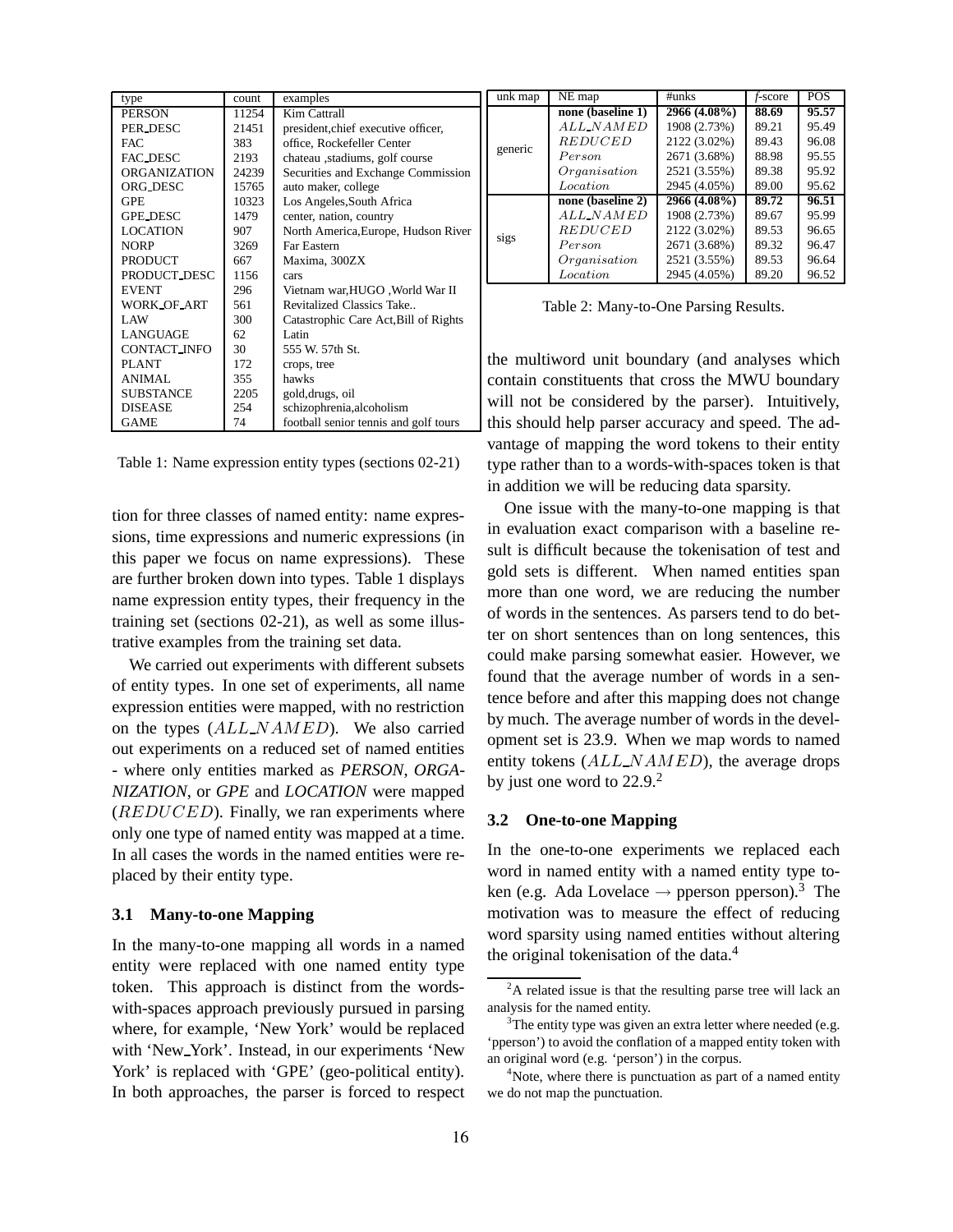| unk map | NE map                | $\#$ unks    | f-score | <b>POS</b> |
|---------|-----------------------|--------------|---------|------------|
| generic | none (baseline 1)     | 2966 (4.08%) | 88.69   | 95.57      |
|         | ALL <sub>N</sub> AMED | 1923 (2.64%) | 89.28   | 94.99      |
|         | <b>REDUCED</b>        | 2122 (2.90%) | 88.76   | 95.76      |
|         | Person                | 2654(3.65%)  | 88.95   | 95.57      |
|         | Organisation          | 2521 (3.45%) | 88.80   | 95.59      |
|         | <i>Location</i>       | 2945 (4.04%) | 88.88   | 95.66      |
| sigs    | none (baseline 2)     | 2966 (4.08%) | 89.72   | 96.51      |
|         | $ALL-NAMED$           | 1923 (2.64%) | 89.36   | 95.64      |
|         | <b>REDUCED</b>        | 2122 (2.90%) | 89.01   | 96.32      |
|         | Person                | 2654(3.65%)  | 89.30   | 96.52      |
|         | Organisation          | 2521 (3.45%) | 89.29   | 96.30      |
|         | Location              | 2945 (4.04%) | 89.55   | 96.54      |

Table 3: One-to-One Parsing Results

In an initial experiment, where the mapping was simply the word to the named entity type, many sentences received no parse. This happened often when a named entity consisted of three or more words and resulted in a sentence such as 'But while the Oorganization Oorganization Oorganization Oorganization did n't fall apart Friday'. We found that refining the named entity by adding the number of the word in the entity to the mapping resolved the coverage problem. The example sentence is now: 'But while the Oorganization1 Oorganization2 Oorganization3 Oorganization4 did n't fall apart Friday'. See §5 for a possible explanation for the parser's difficulty with one-to-one mappings to coarse grained entity types.

## **4 Results**

Table 2 and Table 3 give the results for the many-toone and one-to-one experiments respectively. Results are given against a baseline where unknowns are given a 'generic' treatment (baseline 1) - i.e. they are not clustered according to morphological and surface information - and for the second baseline (baseline 2), where morphological or surface feature markers (sigs) are affixed to the unknowns.<sup>5</sup>

The results indicate that though lexical sparsity is decreasing, insofar as the number of unknown words ( $\#unks$  column) in the development set decreases with all named entity mappings, the named entity clusters are not informative enough and parser accuracy falls short of the previous best result. For all experiments, a pattern that emerges is that mapping words to named entities improves results when low frequency words are mapped to a generic UNKNOWN token. However, when low frequency words are mapped to more fine-grained UNKNOWN tokens, mapping words to named entities decreases accuracy marginally.

If a particular named entity occurs often in the text then data sparsity is possibly not a problem for this word. Rather than map all occurrences of a named entity to its entity type, we experimented with mapping only low frequency entities. These named entity mapping experiments now mirror more closely the unknown words mappings - low frequency entities are mapped to special entity types, then the parser maps all remaining low frequency words to UNKNOWN types. Table 4 shows the effect of mapping only entities that occur less than 10 times in the training set, to the *person* type and the *reduced* set of entity types. Results somewhat improve for all but one of the one-to-one experiments, but nonetheless remain below the best baseline result. There is still no advantage in mapping low frequency person name words to, say, the *person* cluster, rather than to an UNKNOWN-plus-signature cluster.

#### **5 Discussion**

Our results thus far suggest that clusters based on morphology or surface clues are more informative than the named entity clusters.

For the one-to-one mappings one obvious problem that emerged is that all words in entities (including function words for example) get mapped to a generic named entity token. A multi-word named entity has its own internal syntactic structure, reflected for example in its sequence of part-of-speech tags. By replacing each word in the entity with the generic entity token we end up loosing information about words, conflating words that take different part-of-speech categories, and in fact make parsing more difficult. The named entity clusters in this case are too coarse-grained and words with different syntactic properties are merged into the one cluster, something we would like to avoid.

In future work, as well as avoiding mapping more complex named entities, we will refine the named entity clusters by attaching to the entity type signatures similar to those attached to the UNKNOWN

<sup>&</sup>lt;sup>5</sup>For all experiments, a split-merge cycle of 5 was used. Following convention, sections 02-21 were used for training. Sections 22 and 24 (sentences less than or equal to 100 words) were used for the development set. As experiments are ongoing we do not report results on a test set.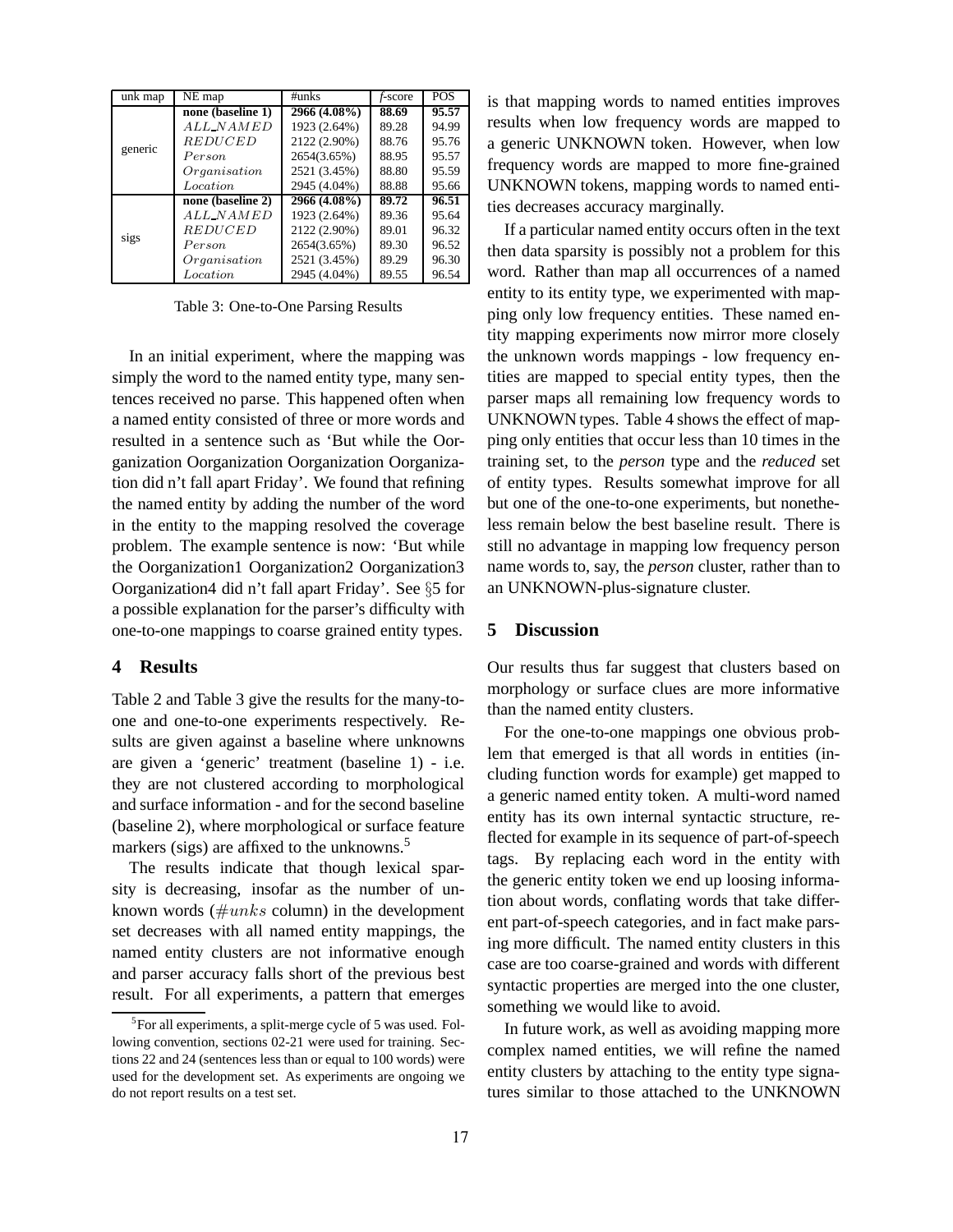| unk map | NE map       | one2one <i>f</i> -score | many2one <i>f</i> -score |
|---------|--------------|-------------------------|--------------------------|
| generic | Person       | 88.95                   | 88.98                    |
|         | Person < 10  | 88.97                   | 89.05                    |
|         | Reduced      | 88.76                   | 89.43                    |
|         | Reduced < 10 | 89.51                   | 88.85                    |
| sigs    | Person       | 89.30                   | 89.32                    |
|         | Person < 10  | 89.49                   | 89.33                    |
|         | Reduced      | 89.01                   | 89.53                    |
|         | Reduced < 10 | 89.42                   | 89.15                    |

Table 4: Measuring the effect of mapping only low frequency named entities.

types. It would also be interesting to examine the effect of mapping other types of named entities, such as dates and numeric expressions. Finally, we intend trying similar experiments on out-of-domain data, such as social media text where unknown words are more problematic.

## **6 Conclusion**

We have presented preliminary experiments which test the novel technique of mapping word tokens to named entity clusters, with the aim of improving parser accuracy by reducing data sparsity. While our results so far are disappointing, we have identified possible problems and outlined future experiments, including suggestions for refining the named entity clusters so that they become more syntactically homogenous.

#### **References**

- Conor Cafferkey, Deirdre Hogan, and Josef van Genabith. 2007. Multi-word units in treebank-based probabilistic parsing and generation. In *Proceedings of the 10th International Conference on Recent Advances in Natural Language Processing (RANLP-07)*, Borovets, Bulgaria.
- Marie Candito and Benoit Crabbé. 2009. Improving generative statistical parsing with semi-supervised word clustering. In *Proceedings of the International Workshop on Parsing Technologies (IWPT-09)*.
- Marie Candito and Djamé Seddah. 2010. Lemmatization and statistical lexicalized parsing of morphologicallyrich languages. In *Proceedings of the NAACL/HLT Workshop on Statistical Parsing of Morphologically Rich Languages (SPMRL)*.
- Eugene Charniak. 2000. A maximum entropy-inspired parser. In *Proceedings of the 1st North American Chapter of the Association for Computational Linguistics (NAACL)*.
- Michael Collins. 1999. *Head-Driven Statistical Models for Natural Language Parsing*. Ph.D. thesis, University of Pennsylvania.
- Jenny Rose Finkel and Christopher D. Manning. 2009. Joint parsing and named entity recognition. In *Proceedings of the North American Chapter of the Association for Computational Linguistics (NAACL-2009)*.
- Dan Klein and Christopher D. Manning. 2003. Accurate unlexicalized parsing. In *Proceedings of the 41st Annual Meeting of the Association of Computational Linguistics (ACL)*.
- Ioannis Korkontzelos and Suresh Manandhar. 2010. Can recognising multiword expressions improve shallow parsing? In *Proceedings of the Conference of the North American Chapter of the ACL (NAACL-10)*, Los Angeles, California.
- Takuya Matsuzaki, Yusuke Miyao, and Jun'ichi Tsujii. 2005. Probabilistic cfg with latent annotations. In *Proceedings of the 43rd Annual Meeting of the ACL*, pages 75–82, Ann Arbor, June.
- Joakim Nivre and Jens Nilsson. 2004. Multiword units in syntactic parsing. In *Workshop on Methodologies and Evaluation of Multiword Units in Real-World Applications*.
- Slav Petrov, Leon Barrett, Romain Thibaux, and Dan Klein. 2006. Learning accurate, compact and interpretable tree annotation. In *Proceedings of the 21st International Conference on Computational Linguistics and the 44th Annual Meeting of the ACL*, Sydney, Australia, July.
- Rajakrishnan Rajkumar, Michael White, and Dominic Espinosa. 2009. Exploiting named entity classes in ccg surface realisation. In *Proceedings of the North American Chapter of the Association for Computational Linguistics (NAACL-09)*.
- Huihsin Tseng, Daniel Jurafsky, and Christopher Manning. 2005. Morpholgical features help pos tagging of unknown words across language varieties. In *Proceedings of the Fourth SIGHAN Workshop on Chinese Language Processing*.
- Aline Villavicencio, Valia Kordoni, Yi Zhang, Marco Idiart, and Carlos Ramisch. 2007. Validation and evaluation of automatically acquired multiword expressions for grammar engineering. In *Proceedings of the Joint Conference on Empirical Methods in Natural Language Processing and Computational Natural Language Learning (EMNLP-CoNLL)*.
- Eric Wehrli, Violeta Seretan, and Luke Nerima. 2010. Sentence analysis and collocation identification. In *Proceedings of the Workshop on Multiword Expression: From Theory to Applications (MWE)*.
- Ralph Weischedel and Ada Brunstein. 2005. BBN pronoun coreference and entity type corpus. In *Tehcnical Report*.